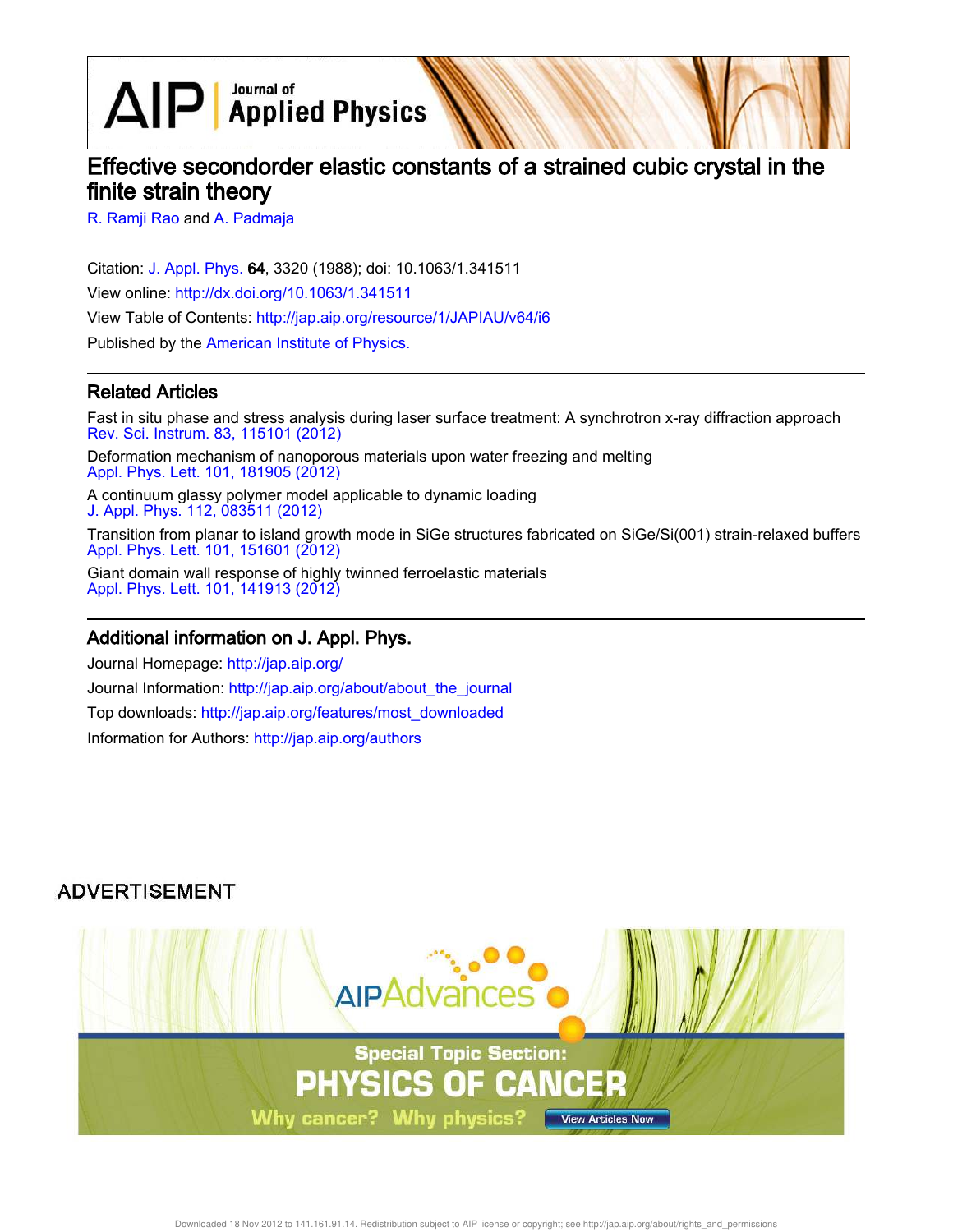## **Effective second-order elastic constants of a strained cubic crystal in the finite strain theory**

R. Ramji Rao<sup>a)</sup>

*Departement de Physique de la Matiere Condensee, University oj Geneva, Geneva, Switzerland* 

A. Padmaja

*Department of Physics, Indian Institute a/Technology, Madras-600 036, India* 

(Received 11 March 1988; accepted for publication 2 June 1988)

Expressions for the effective second-order elastic constants of a strained cubic crystal have been obtained using the finite strain theory of Murnaghan, in terms of the higher-order elastic constants of its natural state. These formulae are found to be different from those obtained by the earlier workers. These expressions are used to obtain the pressure derivatives of the effective second-order elastic constants of some cubic crystals for which experimental secondand third-order elastic constants are available. The second-order anharmonic contribution to the pressure derivatives of  $C_{11}^1$  and  $C_{12}^1$  of copper, silver, and gold is calculated from a knowledge of the estimated values of the fourth-order elastic constants of these metals.

The higher-order elastic constants of a crystal are useful in the study of its anharmonic properties and are related to the anharmonic coupling parameters of the crystal potential in a lattice dynamical model. The effective second-order elastic constants of a strained crystal constitute a useful tool in the study of its anharmonic properties such as the pressure and temperature variation of the second-order elastic constants. In this paper, expressions for the effective secondorder elastic constants of a cubic crystal have been derived using the finite strain elasticity theory of Murnaghan<sup>1</sup> in terms of the natural state second-, third-, and fourth-order elastic constants (SOEC, TOEC, and FOEC).

Let us consider a cubic crystal subjected to a hydrostatic pressure "p." The coordinates  $a_i$  of a material particle in the natural state change to  $X_i$  after applying the pressure. The Jacobian of the transformation is

$$
J = \text{Det}\left(\frac{\partial X_i}{\partial a_j}\right)
$$
  
= 
$$
\begin{vmatrix} (1-\alpha) & 0 & 0 \\ 0 & (1-\alpha) & 0 \\ 0 & 0 & (1-\alpha) \end{vmatrix},
$$
 (1)

where every line element is reduced in iength by a factor  $(1 - \alpha)$ . In terms of the Lagrangian strain component  $\eta$ 

$$
(1 - \alpha)^2 = 1 + 2\eta. \tag{2}
$$

The density  $\rho_0$  in the natural state changes to  $\rho$  in the deformed state as

$$
\rho/\rho_0 = 1/J. \tag{3}
$$

An infinitesimal stress is superimposed on this finite deformation. The final coordinates of the material particle are given by

$$
x_i = X_i + \sum_j \beta_{ij} X_j,\tag{4}
$$

where  $\beta_{ij}$  are the infinitesimal strain parameters. In the fin-

3320 J. AppL Phys. 64 (6), 15 September 1986 *0021-8979/88/163320-03\$02.40* © 1988 American Institute of Physics 3320

ite strain theory, the Lagrangian strain parameters in the final state are given by

$$
\eta_{ij} = \frac{1}{2} \sum_{k=1}^{3} \left( \frac{\partial x_k}{\partial a_i} \frac{\partial x_k}{\partial a_j} - \delta_{ij} \right), \tag{5}
$$

and are expressed in terms of  $\eta$  and  $\beta_{ij}$ . The symmetry relation  $\eta_{ij} = \eta_{ji}$  is ignored here and only the first powers of  $\beta_{ij}$ are retained.

as The strain energy density can be written in powers of  $\eta_{ji}$ 

$$
U = \frac{1}{2} \sum_{ijkl} C_{ijkl} \eta_{ij} \eta_{kl}
$$
  
+ 
$$
\frac{1}{6} \sum_{ijklmn} C_{ijklmn} \eta_{ij} \eta_{kl} \eta_{mn}
$$
  
+ 
$$
\frac{1}{24} \sum_{ijklmnop} C_{ijklmnop} \eta_{ij} \eta_{kl} \eta_{mn} \eta_{op} + \cdots
$$
 (6)

The stress tensor in the final state is given by

$$
\tau_{ij} = \frac{\rho}{\rho_0} \sum_{kl} \frac{\partial x_i}{\partial a_k} \frac{\partial U}{\partial \eta_{kl}} \frac{\partial x_j}{\partial a_l}.
$$
 (7)

The effective SOEC C  $\frac{1}{ijkl}$  of the crystal can be obtained to the second order in the strain  $\eta$  in terms of its natural SOEC, TOEC, and FOEC by comparing Eq. (7) with

$$
\tau_{ij} = -p\delta_{ij} + \sum_{kl} C_{ijkl}^1 \beta_{kl}.
$$
 (8)

Here  $\delta_{ij}$  is the Kronecker delta. The (CI) Laue group of the cubic system has 3 SOEC, 6 TOEC, and 11 FOEC, respectively. The expressions for the effective SOEC of the cubic crystal are given below:

$$
C_{11}^1 = C_{11} + \eta (3C_{11} + 4C_{12} + C_{111} + 2C_{112})
$$
  
+ 
$$
\eta^2 (-\frac{5}{2}C_{11} - 4C_{12} + 2C_{111} + 8C_{112} + 2C_{123})
$$
  
+ 
$$
C_{1111} + 2C_{1112} + C_{1122} + C_{1123}),
$$
 (9)

a) On sabbatical leave from the Department of Physics, Indian Institute of Technology, Madras-600 *036,* India.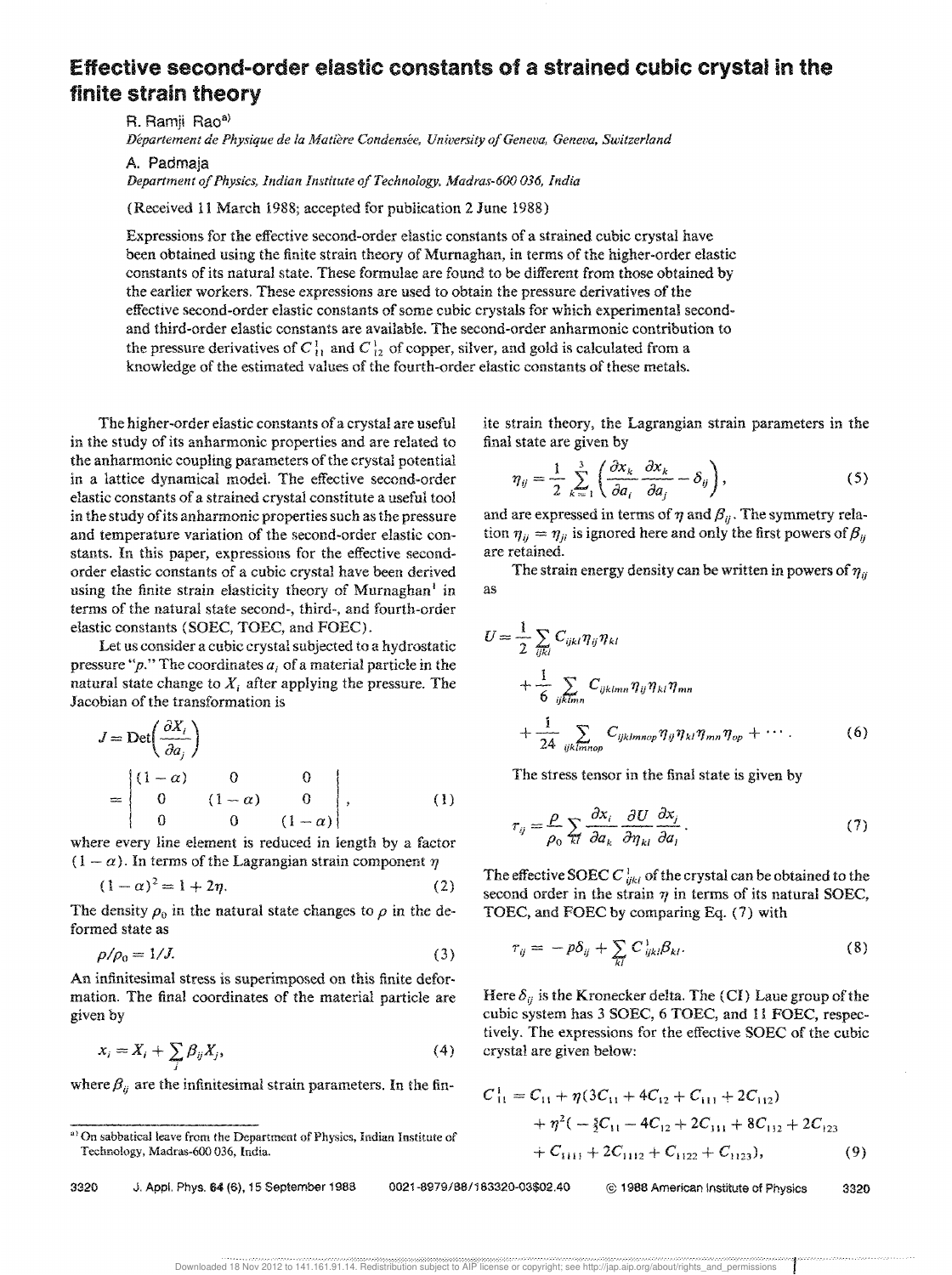$$
C_{12}^{1} = C_{12} + \eta (C_{12} + 2C_{112} + C_{123})
$$
  
+  $\eta^{2}(-\frac{1}{2}C_{12} + 2C_{112} + C_{123})$   
+  $C_{1112} + C_{1122} + C_{1123}),$  (10)

$$
C_{44}^1 = C_{44} + \eta (C_{11} + 2C_{12} + C_{44} + C_{144} + 2C_{155})
$$
  
+ 
$$
\eta^2 (-C_{11} - 2C_{12} - \frac{1}{2}C_{44} + C_{111} + 3C_{112} + C_{123} + C_{144} + 2C_{155} + C_{1144} + C_{1155} + 2C_{4412} + C_{4423}).
$$
  
(11)

A cubic crystal subjected to a hydrostatic pressure *"p"* will experience a uniform volume strain  $\epsilon$  (negative) and  $\eta$  is given by

$$
\eta = -(\epsilon/3) \text{ and } \epsilon = -3p/(C_{11} + 2C_{12}). \qquad (12)
$$

Birch<sup>2</sup> obtained expressions for the effective SOEC of a cubic crystal to the first degree in the Lagrangian strain and as such, these involve the natural second- and third-order elastic constants only. Ghate<sup>3</sup> derived expressions for the effective SOEC of a cubic crystal to the second degree in the Lagrangian strain involving its natural SOEC, TOEC, and FOEC. The present expressions for the effective SOEC of a cubic crystal have been obtained to the second degree in the Lagrangian strain including its natural SOEC, TOEC, and FOEC and these expressions differ from those of Birch<sup>2</sup> and of Ghate<sup>3</sup> in two respects:

(i) The numerical coefficients of the natural elastic constants involved in these expressions are, at times, different from those in the expressions derived by  $B$ irch<sup>2</sup> and Ghate.<sup>3</sup> This difference arises from an incorrect choice of the multi· plicity factors associated with the elastic constants of various orders by these earlier authors.

( ii) There is omission or inclusion of some of the natural elastic constants in the expressions of Birch<sup>2</sup> and Ghate.<sup>3</sup>

Thurston and Brugger<sup>4</sup> derived expressions for the sound velocity in a homogeneously stressed material and for the stress derivatives of  $(\rho_0 w^2)$  at zero stress, *w* being the natural velocity, in terms of its natural SOEC and TOEC. Brugger<sup>5</sup> presented thermodynamic definitions of the higher-order elastic coefficients of a thermoelastic medium in tensor and engineering notation. The notation of Brugger is used here in the definition of the higher-order elastic constants of a solid. Barron and Klein<sup>6</sup> derived expressions for the second-order elastic constants of a cubic solid under isotropic pressure in terms of the elastic energy density without explicit reference to higher-order elastic constants at any stage.

The present formulae have been employed to obtain the pressure derivatives of the effective SOEC of ten cubic crystals for which experimental TOEC are available, These are presented in Table I along with the available experimental pressure derivative data on these materials.

In all these ten crystals, the agreement of the pressure derivative of the  $C_{44}^1$  with experiment is good as can be seen from Table L This implies that the first-order anharmonicity (TOEC) is sufficient to corroborate the experimental pressure derivative of  $C_{44}^{\lambda}$  in all these ten materials and that there is no need of calculating the contribution arising from the

TABLE I. Values of the pressure derivatives of the effective SOEC for some cubic crystals. The first line gives the present calculated values and the second line gives the experimental values, if available. References for the SOEC, TOEC, and the pressure derivatives are also given in the second line.

| Serial |             |                     |                     |                     |
|--------|-------------|---------------------|---------------------|---------------------|
| no.    | Crystal     | $\partial C_{11}^1$ | $\partial C_{12}^1$ | $\partial C_{44}^1$ |
|        |             | $\partial p$        | $\partial p$        | $\partial p$        |
| 1      | Cu          | 4.73                | 3.83                | 2.66                |
|        | Ref. 7      | 5.94                | 5.19                | 2.63                |
| 2      | Ag          | 3.85                | 2.56                | 2.86                |
|        | Ref. 7      | 5.12                | 3.61                | 3.04                |
| 3      | Αu          | 4.49                | 3.67                | 1.43                |
|        | Ref. 7      | 5.72                | 4.96                | 1.52                |
| 4      | Al          | 5.02                | 2.34                | 1.96                |
|        | Ref. 8      | 6.35                | 3.45                | 2.10                |
| 5      | GaSb        | 3.94                | 3.67                | 1.01                |
|        | Refs. 9, 10 | 4.96                | 4.64                | 101                 |
| 6      | GaAs        | 3.65                | 3.44                | 1.11                |
|        | Ref. 11     | .                   | .                   |                     |
| 7      | InSb        | 2.76                | 3.08                | $+0.41$             |
|        | Ref. 12     | .                   | .                   | .                   |
| 8      | KCI         | 11.33               | 0.54                | $-0.59$             |
|        | Ref. 13     | 13.0                | 1.56                | $-0.56$             |
| g      | NaCl        | 9.95                | 0.55                | 0.1                 |
|        | Ref. 13     | 11.62               | 1.58                | 0.1                 |
| 10     | LiF         | 6.78                | 1.55                | 1,0                 |
|        | Ref. 13     | 8.18                | 2.60                | 1.0                 |

second-order anharmonicity (FOEC). In the noble metals Cu, Ag, and Au,<sup>7</sup> the pressure derivatives of  $C_{12}^1$  and  $C_{12}^1$ deviate from the measured values by a maximum of 29% when only the first-order anharmonicity (TOEC) is taken into account. In Al,<sup>8</sup> the pressure derivative of  $C_{11}^1$  differs from the measured value by 21% and that of  $C_{12}^1$  differs by 32%. In GaSb,<sup>9,10</sup> the pressure derivatives of  $C_{11}^1$  and C deviate from the respective experimental values by  $21\%$ . The direct experimental pressure derivatives of GaAs (Ref. 11) and InSb (Ref. 12) are not available to make a comparison.

In the alkali halides KCl, NaCl, and LiF (Ref. 13) the calculated pressure derivative of  $C_{11}^1$  differs by a maximum value of 17% from the experimental value which is the case for LiF. The agreement between the calculated and the experimental values is poor for the pressure derivative of  $C_{12}^1$ in the alkali halides.

The mean values of the FOEC of Cu, Ag, and Au have been computed by Hiki, Thomas, and Granato<sup>14</sup> using the temperature dependence of their SOEC, These estimated FOEC of Cu, Ag, and Au have been used in the present calculations to obtain the second-order anharmonic contribution to the pressure derivatives of their effective elastic constants  $C_{11}^1$  and  $C_{12}^1$ . The contribution from FOEC to the pressure derivatives of  $C_{11}^1$  and  $C_{12}^1$  in Cu, Ag, and Au are reported in Table II. The deviations of the total calculated values of the pressure derivatives from their respective experimental values are due to the use of average values of the FOEC in the present work. When the second-order anharmonic contribution is taken into account, we find, as seen from Table II, that there is satisfactory agreement between

3321 J. Appl. Phys., Vol. 64, No. 6, 15 September 1988